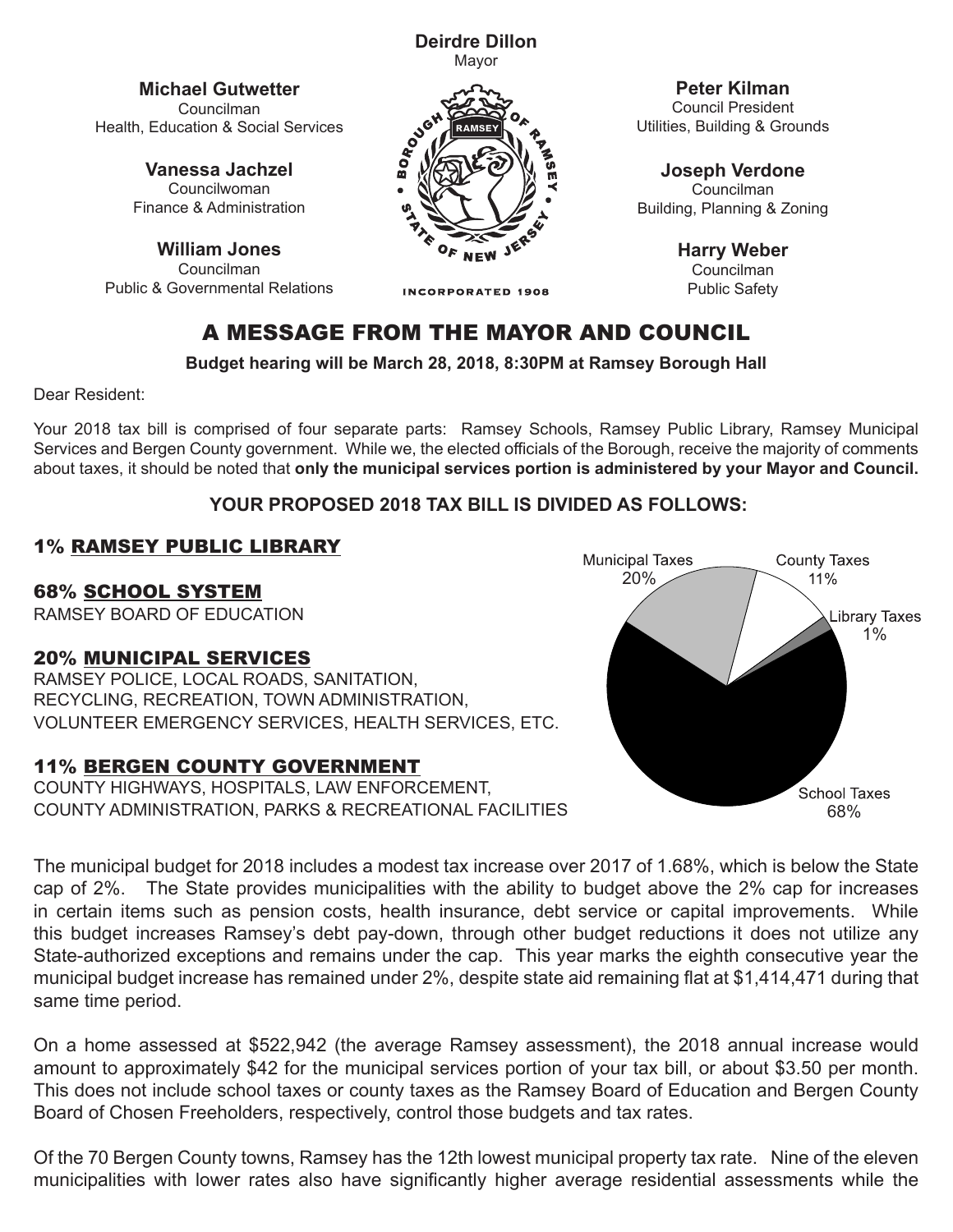remaining two have significantly more commercial property than does Ramsey. We are utilizing \$2,925,000 in regenerated surplus in this budget, reflecting lower actual spending than budgeted in prior years, which is then recycled back into the budget as a credit towards 2018. Having an appropriate amount of surplus in the budget each year helps keep tax rate increases stable.

As your elected representatives, we face the ongoing challenge of making difficult choices in the provision of municipal services to ensure municipal government costs remain under control, while still maintaining a high level and quality of municipal services for our community. In order to provide budget stability with only minimal increases, we continually seek new revenue sources such as grants for various borough projects (future work on Island Road), income from use of Borough facilities (municipal pool contribution; cell tower rent) while controlling costs by finding efficiencies where feasible (participating in joint purchasing agreements with nearby towns). We also continue, at Borough Hall and throughout our points of service to residents, to use new technology, where applicable, to streamline and enhance our services in a cost effective way. For example, we launched a new Borough website which is more user-friendly and comprehensive.

We also put a high priority on investing in the Borough's infrastructure. We dedicated over \$1 million annually for the last three years towards much-needed road resurfacing, and allocated \$900,000 in 2018. This investment has resulted in better overall conditions on our local roads. Debt levels are lower than they were prior to 2010, and after the budgeted nearly \$1 million pay down of debt in 2018, without any additional borrowing, the borough is projected to have \$6.6 million in debt at year's end. Thus, even with significant anticipated infrastructure investments such as the new pool house/community center/senior center project and drainage upgrades to the pool property, overall debt will remain in a fiscally strong position and less than 10% of the level the State allows for a community our size. Our debt is the fourth lowest of the 13 Northwest Bergen County towns, and the third lowest when considered as a percentage of the overall budget. This holds true even with new borrowing for anticipated projects. Down payments for such projects will be paid for via the Capital Improvement Fund line of \$1,400,000.

This budget also includes increased state-mandated pension funding for police and other employees, and increased retirement trust funding in anticipation of the borough's buy-back of previously-accrued banked sick time, which was negotiated with the Ramsey PBA in exchange for the elimination of this benefit moving forward. The remaining five labor union agreements are still under negotiation.

As your elected officials, we remain highly cognizant of our obligation to wisely manage residents' tax dollars. We maintain our focus upon managing these expenditures as conservatively as possible without sacrificing long-term value. Through our careful long-term planning, which includes a history of stable budgeting and low debt levels, Ramsey is financially healthy and strong. Your Mayor and Council have worked diligently to produce a leaner, more efficient municipal government, yet one which remains able to deliver the essential municipal services which our residents expect. Much credit continues to be due to our dedicated and hardworking municipal employees, who have worked with the governing body to reduce operational costs and improve efficiencies, while maintaining high standards of performance.

The full budget is available for your inspection in several places. You may view the budget in its entirety on our borough website (www.ramseynj.com). In addition, copies of the budget are on reserve at the Ramsey Free Public Library. Residents are invited to comment on any aspect of the budget at Mayor and Council meetings, or by letter or e-mail.

Thank you for your continued cooperation and support,

#### **Mayor and Council**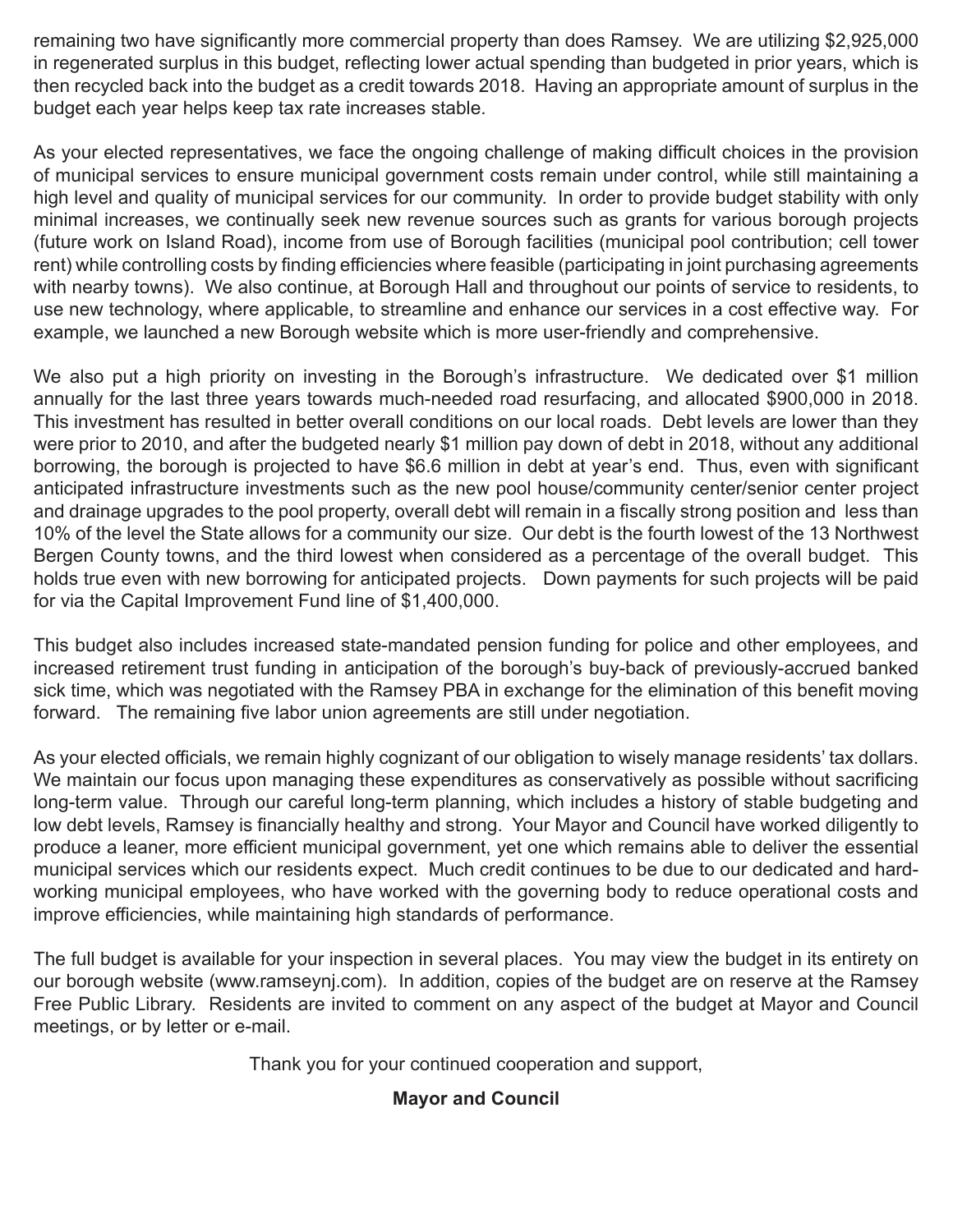| <b>PROPOSED MUNICIPAL TAX DATA COMPARISON</b> |                         |                 |                         |                 |  |  |  |  |
|-----------------------------------------------|-------------------------|-----------------|-------------------------|-----------------|--|--|--|--|
|                                               |                         |                 |                         |                 |  |  |  |  |
|                                               | 2017 Actual             | 2017 Actual     | 2018                    | 2018 Proposed   |  |  |  |  |
|                                               | <b>Total Tax Amount</b> | <b>Tax Rate</b> | <b>Total Tax Amount</b> | <b>Tax Rate</b> |  |  |  |  |
| <b>PUBLIC LIBRARY</b>                         | \$1,173,999             | \$0.034         | \$1,216,854             | \$0.035         |  |  |  |  |
| <b>MUNICIPAL SERVICES</b>                     | \$16,559,837            | \$0.476         | \$16,832,839            | \$0.484         |  |  |  |  |
| <b>TOTAL</b>                                  | \$17,733,836            | \$0.510         | \$18,049,693            | \$0.519         |  |  |  |  |
|                                               |                         |                 |                         |                 |  |  |  |  |

*The following information is a more detailed overview of the municipal budget:*

# MUNICIPAL REVENUE COMPARISON

|                                                                                        | 2017 | 2018 |
|----------------------------------------------------------------------------------------|------|------|
|                                                                                        |      |      |
|                                                                                        |      |      |
|                                                                                        |      |      |
|                                                                                        |      |      |
|                                                                                        |      |      |
|                                                                                        |      |      |
|                                                                                        |      |      |
|                                                                                        |      |      |
|                                                                                        |      |      |
|                                                                                        |      |      |
|                                                                                        |      |      |
|                                                                                        |      |      |
|                                                                                        |      |      |
|                                                                                        |      |      |
|                                                                                        |      |      |
|                                                                                        |      |      |
| Governor's Council on Alcoholism & Drug Abuse Grant \$9,876 \$9,876                    |      |      |
|                                                                                        |      |      |
|                                                                                        |      |      |
|                                                                                        |      |      |
|                                                                                        |      |      |
|                                                                                        |      |      |
| Amount of be Raised by Taxes for Support of Municipal Budget \$16,559,837 \$16,832,839 |      |      |
| Amount to be Raised by Taxes for Free Public Library \$1,173,999 \$1,216,854           |      |      |
|                                                                                        |      |      |

1. CONTINGENCY RESERVE – We anticipate utilizing \$2,925,000 of reserve/fund balance in the 2018 Municipal Budget. Fund Balance is generated by unused appropriations and unanticipated revenues through last year's Municipal Budget. This is then utilized to offset municipal taxes on a year-to-year basis.